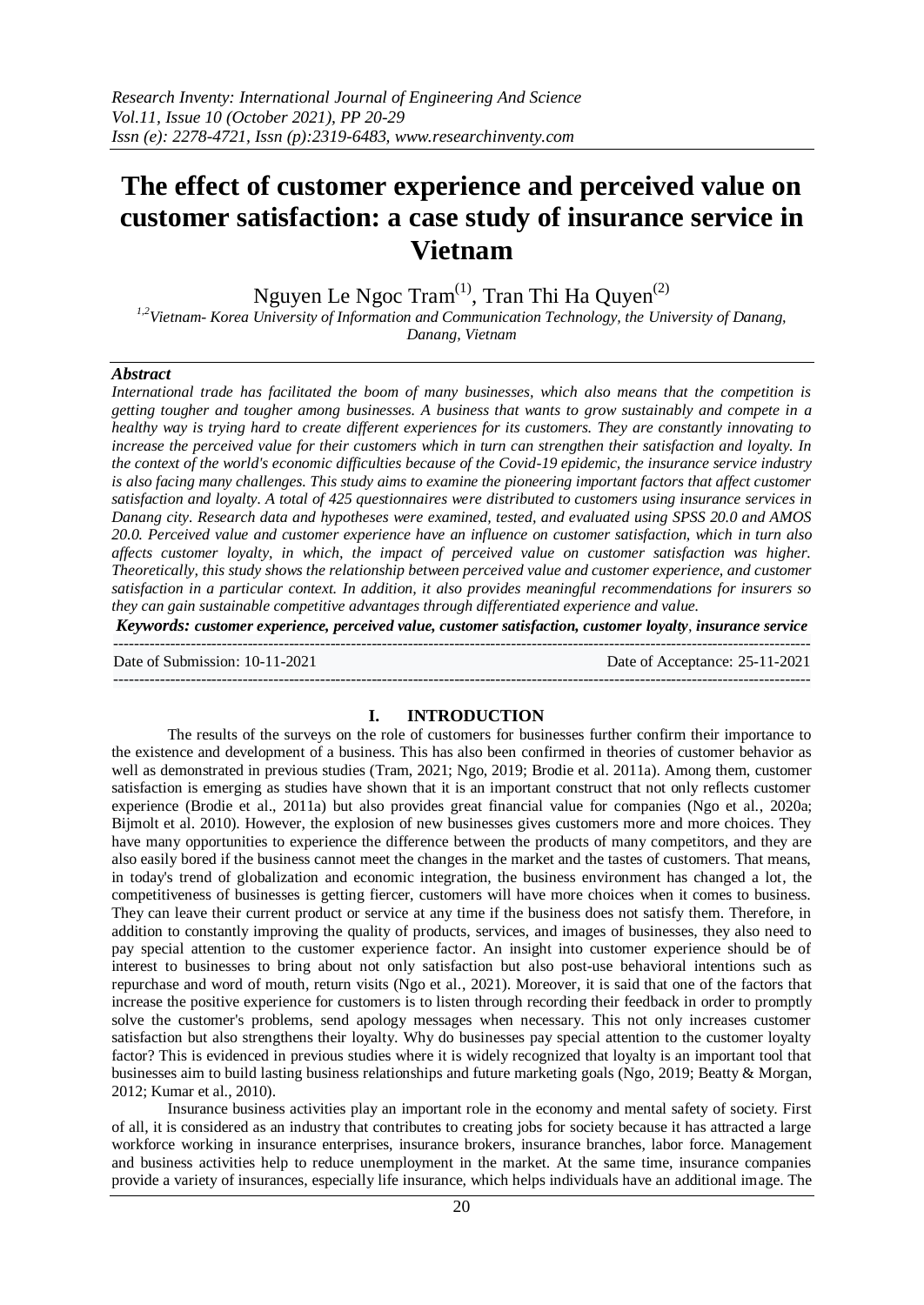flexible way to save money. In addition, insurance also creates a state of peace of mind, reducing anxiety about risks. People have to think, calculate, and gradually form a sense and habit of setting aside part of their income to pay for insurance premiums with the aim of having a safer future. This has brought a rather humane meaning in today's society. For corporate clients, Insurance activities help support business activities and promote commercial activities. Many types of goods and services can be sold more favorably in the market when they are accompanied by insurance policies for arising liabilities related to the use of goods and services. Moreover, the economy is in a difficult period because of the COVID-19 pandemic, many customers are also facing economic shortfalls. So they will be more careful, looking for real value and different experiences from insurance service businesses.

However, studies on the antecedents and consequences of customer satisfaction with insurance services are still limited, especially in the Vietnamese context. Therefore, this study will focus on assessing the perceived value and customer experience on customer satisfaction that will help strengthen their loyalty to a particular service firm.

Therefore, this paper promotes a new integrated conceptual framework, seeks the role of life insurance customer satisfaction in generating customer loyalty, and examines the extent to which interact between customer satisfaction perceived value, customer experience, satisfaction, and customer loyalty. The results of this study will assist companies in determining that these factors are important. The research attempts to gain deeper insights into these marketing structures.

## **II. LITERATURE REVIEW**

The long-term goal of every business is to increase customer satisfaction which is defined in various ways. One of the most widely considered definitions comes from the work of Calder et al. (2013), these authors stated that satisfaction is a crucial construct showing an evaluation process. In addition, many studies have recognized that the satisfaction factor is considered an evaluative or reflective outcome of that moment. Following this trend, Bloemer and Odekerken-Schroder (2002). In the context of tourism, researchers often consider that it is necessary to use overall satisfaction to measure tourist satisfaction and therefore it should be regarded as an after-consumption assessment (in connection with consumption). Furthermore, it is an effective response that can trigger normative behavior based on an exchange; while Oliver (1981) defined satisfaction as a summary psychological state that occurs when emotions surrounding unconfirmed expectations are combined with prior feelings about the consumer's experience. Gustaffson et al. (2005) defined it as the customer's overall assessment of the performance of a product offering to date". Therefore, customer satisfaction has been considered as the basic determinant of customer behavior in the long run (Oliver, 1980; Yi, 1990); Overall evaluation of services forms future intention to interact (Crosby et al., 1990). In addition, Baker and Crompton (2000) defined satisfaction as an experiential quality related to emotional well-being generated during and after the visit experience. Therefore, suppliers need to understand customer expectations and perceptions of their products to determine customer satisfaction.

Businesses all know that maintaining customer loyalty is extremely important. This is recognized through the economic value it brings to businesses, moreover it has the ability to help businesses gain a competitive advantage. Loyal customers have more intention to participate in value creation (Banyte, 2014). That is, loyal customers are always looking for greater benefits to maintain long-term relationships, they believe that loyalty is definitely related to customers participating in value creation. In addition, loyal customers will be more likely to recommend the service of the business to their relatives and friends (Ngo et al., 2020a) and they are also highly likely to continue using the service (Ngo 2019) or intend to return to a destination (Ngo et al., 2021). In addition, these customers tend to feel satisfied in their relationship with the company and are less inclined to switch to competitors, which makes it difficult for other companies to enter the market (Buchanan & Gilles, 1990). This means that they allow a continuous flow of profits, reduce marketing and operating costs, increase referrals, and are immune to competitors' promotion efforts (Reicheld & Teal, 1996), profitable business (Kabiraj & Shanmugan, 2011), which can generate benefits such as increased market share (Gounaris & Stathakopoulos, 2004), and competitive advantage in the market (Iglesias, Singh, & Batista-Foguet, 2011).

Several concepts are helpful in contributing to a common understanding of customer loyalty, however, customer loyalty is seen as a broader and more inclusive construct that recognizes and investigates the complex nature of the satisfaction and experience.

Customer experience is considered a particularly crucial concept for understanding interactive service industries (Nysveen & Pedersen, 2014). Customer experiences are based on responses evoked by brand-related stimuli and not motivational states (Hollebeek 2011a); it may contain experiences where customers indicate little interest or coherence to the brand (Brakus et al. 2009). In this vein, "the customer experience originates from a set of interactions between a customer and a product, a company, or part of its organization, which provoke a reaction. This experience is strictly personal and implies the customer's involvement at different levels (rational, emotional, sensorial, physical, and spiritual)" (Gentile, Spiller, and Noci 2007, p. 397).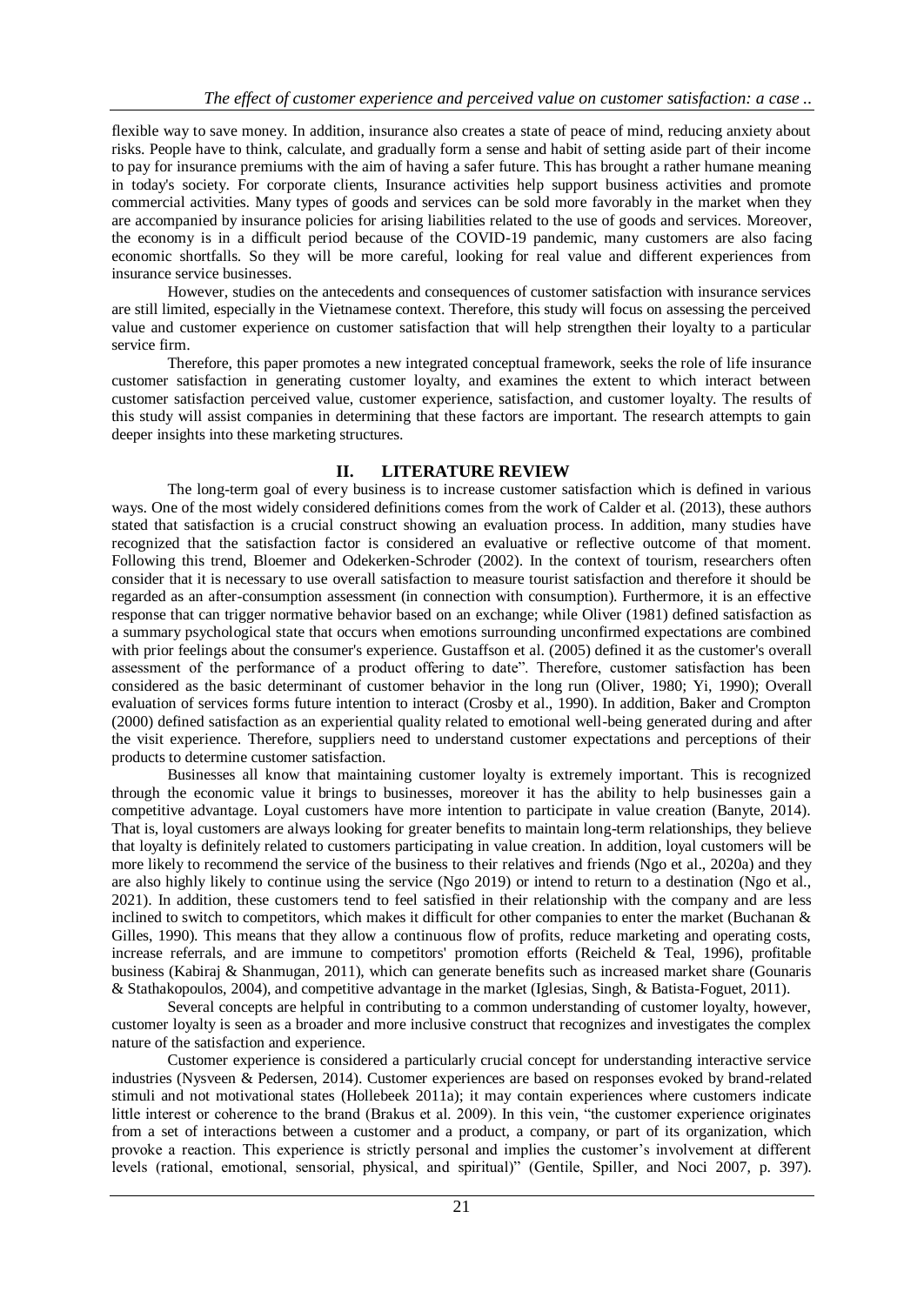Furthermore, it "occurs in the course of purchase, use, and service and is usually initiated by the customer" therefore the customer can "takes the form of word-of-mouth recommendations or criticisms, advertising, news reports, reviews and so forth" (Meyer and Schwager 2007, p. 118).

That proves that it is necessary to do in-depth research on the relationship between customer experience and customer satisfaction. In the past time, therefore, there have been a number of studies that have explored the interactions between these two factors in different contexts. In e-commerce context (Morgan-Thomas & Veloutsou, 2013) indicated that customer experience can enhance their satisfaction, attention to the service, and brand reliability. In this vein, a superior customer experience helps build customer satisfaction (Klaus & Maklan, 2013) and its strength could affect customer satisfaction Schmitt et al. (2014). Venkat (2007) proves that the customer experience has a significant positive effect on customer satisfaction. Mano and Oliver (1997) show that emotional experience in satisfaction has a significant positive effect.

For the online shopping environment, Evwiekpaefe and Chiemeke (2017) suggest that users who are more experienced in using electronic devices and more familiar with the Internet, will feel more confident and enjoy shopping online. That is, users' varying degrees of experience in using the system has a discriminatory effect on their beliefs (Kim et al., 2009). According to Venkatesh (2000), as an individual has gained more experience with technology, he or she can better appreciate the benefits and costs associated with using technology. That is, they tend to grow more favorably. This further shows that the widespread popularity of working online is creating good conditions for both businesses and customers who have a good experience. However, this is also a sign for businesses that working online is not easy for all customers, especially older customers. So, the shopping experience has an influence on their satisfaction.

In the retail context, Oliver et al. (1997) manifested that incentives and positive emotions satisfy customers and can be part of customer satisfaction. Customer experience with service quality influences customer satisfaction through different factors (Wu et al., 2020). Besides, while Ying et al. (2020) proposed that customer experience with service quality is an important driver of customer satisfaction, Dabholkar and Abston (2008) suggested that customers' service satisfaction improves their willingness to make repeated purchases. In addition, the perception of a joyful shopping experience allows shoppers to be willing to utilize more energy (time and money) when shopping. That happens similarly to the findings of Dennis et al. (2010), the distinct experiences that come from designing the atmosphere of a shopping mall have also stimulated an increase in customer spending, thereby increasing sales for businesses. In other words, the value of a product or service is enhanced when it is provided with a good customer experience environment, which in turn can enhance their satisfaction.

In a tourism context, according to Tribe and Snaith (1998), visitors' satisfaction with a destination like a holiday getaway could be measured by comparing the results of their expectations and their actual experiences. The present experience at the destination is a positive predictor as well as a crucial determinant of satisfaction levels (Yoon & Uysal, 2005). Ngo et al. (2021) report that customer experience has a positive impact on satisfaction: the higher the experience perceived, the higher the satisfaction of tourism. The types of benefits gained from tourists' experience can be considered a reference point in specifying overall satisfaction and intention to give positive WOM (Yuksel & Yuksel, 2007; Tsao & Hsieh, 2012).

Following this trend, in the insurance industry, it is expected that there is a positive relationship between these two factors. Hence, we propose the H1:

H1 Customer experience with insurance services will influence their satisfaction

Perceived value has been extensively discussed in marketing literature, and it is seen as important factor for predicting customer satisfaction and loyalty. The role of value is not only becoming a strong customer concern (Dodds, 1991) but also an important construct of relationship marketing and one of the successful competitive strategies of the firms (Ravald & Gronroos, 1996). According to Vargo and Lusch (2004), Prahalad and Ramaswamy (2004), the value created jointly by the customer and the company is the basis for future competition, whereas, in the literature on consumer value, The consumer's perceived value structure is a very important component and it has been identified as one of the most important measures for achieving competitive advantage (Demirgüneş, 2015). Several different perceived value definitions have shown.

The perceived value of a service has been defined as the benefits that customers believe they receive compared to the costs associated with consuming (McDougall & Levesque, 2000; Lee, 2007). According to Hellier et al., (2003, p. 1765), it also can be described as ''the customer's overall assessment of the net worth of the service, based on the customer's assessment of what is received (benefits provided by the service) and what is for (the cost or sacrifice of obtaining and using the service)''.

Besides, Zeithaml and Bitner (2000) and Chitty et al. (2007) have proposed that perceived value is the overall evaluation of the utility of a service, based on the customer's perception of what is received for how much. Similarly, perceived value can be summed up as the trade-off between perceived benefit and perceived cost (Lovelock, 2000) or described as the customer's overall assessment of the net worth of services based on the benefits sought and the costs of obtaining and using the service (Hellier et al., 2003; Zeithaml, 1988). In other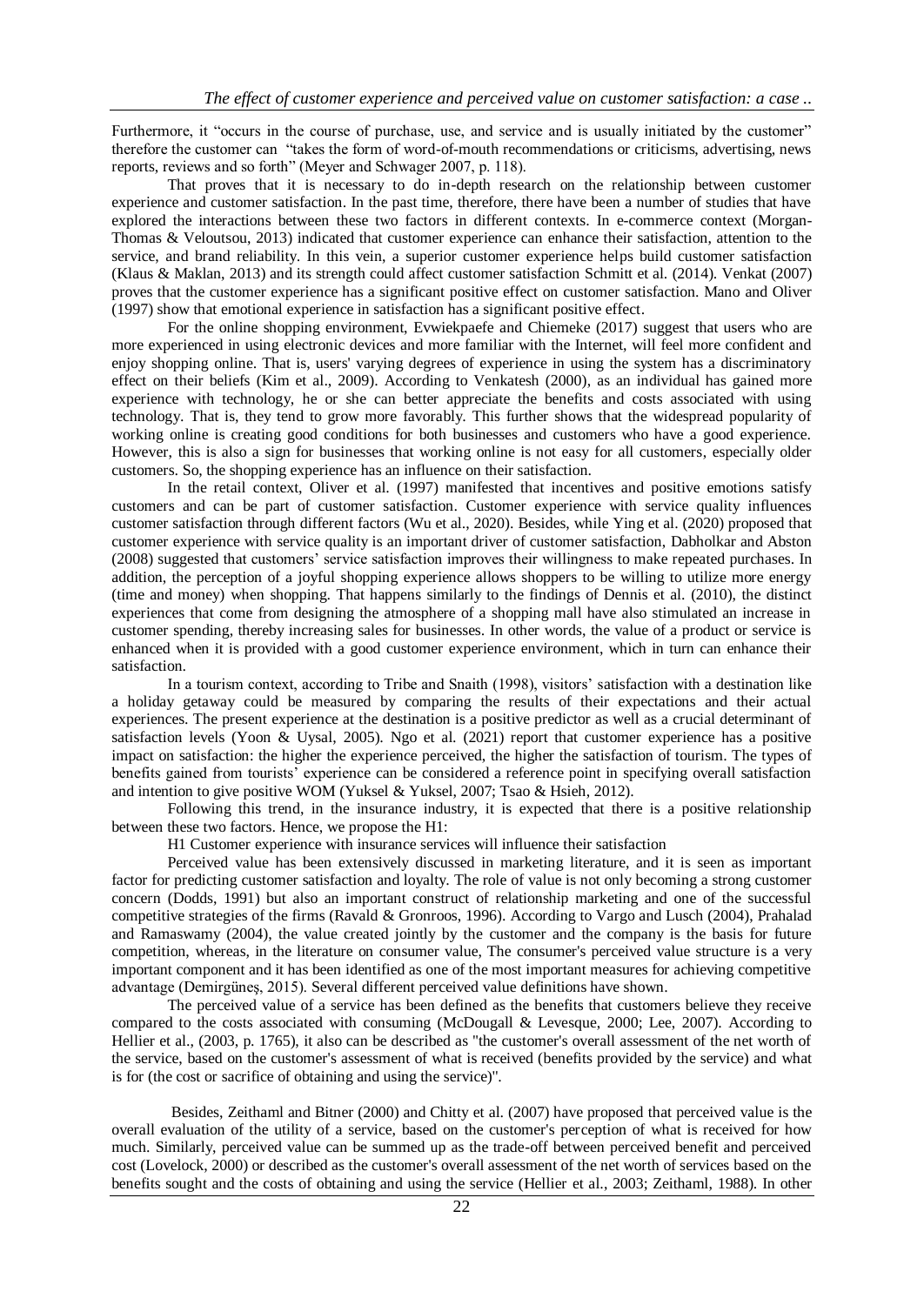words, two major distinct components in the perceived value concept are benefits and costs. In order to receive the products, the customer must pay the costs associated with the product, and in return, the customer will receive the benefits from the cost spent on the product.

A perceived value is considerably related to satisfaction (Omar et al., 2011) and is specific input to satisfaction Rust and Oliver (1994). Similarly, Demirgüneş (2015) revealed that customers' perceived value can be related to their satisfaction. Moreover, McDougall and Levesque (2000) record that perceived value is the most forceful antecedent of customer satisfaction in an experimental study on restaurants, auto repair, hairstyling and dental services. After purchasing, customer perceived value will determine the customer's satisfaction (Lin, 2003. p. 29). Perceived value is assumed to be highly associated with service quality and customer satisfaction (Tarn, 1999). In this vein, Milfelner et al. (2011) also suggested that perceived value is an important factor in gaining a competitive advantage and is considered to be an indicative predictor of customer satisfaction. In a study on the Taiwanese hotel industry, Clemes *et al.*(2009) demonstrated that customer perceptions of the value obtained considerably affected customer' satisfaction. Lai and Chen (2011) report that customer perceived value has a positive impact on satisfaction: the higher the perception of value offered, the higher the satisfaction of public transport users. Therefore, next hypothesis is proposed

H2 Perceived value will influence customer satisfaction

Many studies have been conducted to date to examine the relationship between customer satisfaction and customer loyalty in a variety of service industries, including the banking sector (Chiguvi & Guruwo, 2017), sport context (Barshan et al., 2017), and insurance (Fachmi et al., 2020). When investigating the relationship between customer satisfaction, and customer loyalty (Chiguvi & Guruwo, 2017) proved that there was a positive relationship between these two factors in the context of the banking sector. As pointed out in the study by Barshan et al. (2017), customers who are satisfied with the service provided are highly likely to continue to repurchase and word of mouth positive and at the same time, they intend to be loyal to that service. In any case, logically, when customers are satisfied they are always looking for greater benefits to maintain a long-term relationship, they assume that satisfaction is definitely related to customer participation, creating long-term value for the business. Customer satisfaction can lead to successful marketing outcomes, such as loyalty, word of mouth (Ruefenacht, 2018). Fachmi et al. (2020) suggested that satisfaction is a factor that driven long-term relationship between customer and company, and the higher customer satisfaction level enhance customer loyalty. In addition, the stronger the satisfaction facility the greater the customer loyalty relationship between customers and existing companies (Baumann & Le Meunier-FitzHugh, 2013; Sashi, 2012).

Referring to it, in the insurance context, we form the following hypothesis:

H3 Customer satisfaction will have a positive impact on customer loyalty

## **III. METHODOLOGY**

The questionnaire used in this existing study was designed after an extensive review of the literature that has generated scales for perceived value, customer experience, loyalty, and customer satisfaction, as these scales have been developed and used in marketing research across a number of contexts. The number of participants is 425.

The items used in the present investigation are based on theoretical tests of customer experience and are derived from previous studies (e.g., Han & Jeong, 2013; Hosany et al., 2015).

The tool used the measure of perceived value applied from Chen (2008) and Brodie et al. (2009) the tool has 5 items.

The user satisfaction measurement tool has been applied since Loureiro and Kastenholz (2011), Henning Thurau et al. (2002), and Chen (2008). This tool includes 5 items that measure the satisfaction level of respondents about the insurance service.

Tool to measure loyalty used by Brodie et al. (2009). The tool consists of 6 items explaining the level of loyalty of respondents to insurance services.

All items considered in the works were measured on a 7-point rating scale, from "strongly agree" (7) to strongly disagree" (1).

The measurement items of this study on relevant variables in the causal model have been applied from the above studies. Research data and hypotheses were examined, tested and evaluated using SPSS 20.0 and AMOS 20.0.

The study was carried out using a sample of customers who have used life insurance services at a number of insurance companies located in Da Nang. In which, the research focuses on assessing the "different experience" factor when using the service of customers so that it can be easily linked to their satisfaction. Interviewers must find out through relatives and friends and colleagues to contact customers who have used this service. In addition, the results of this sample will provide managers of insurance companies with an overview of the client's role. The face-to-face survey was conducted in the middle two months of 2021. To ensure the comfort of each customer, the survey location was decided according to the individual's wishes (at home, coffee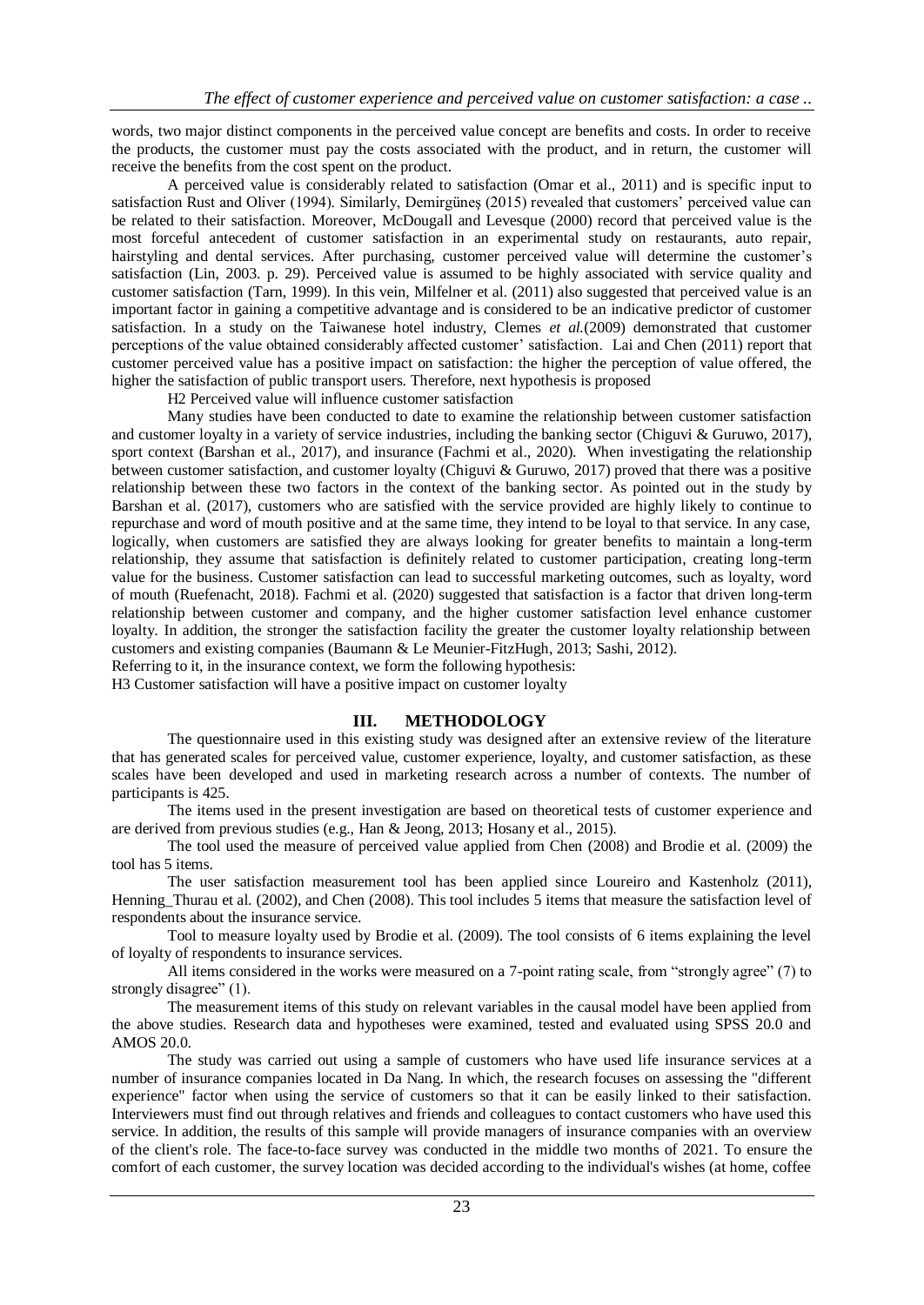shop, etc.). The total number of participants was 425 people. The tool to collect the necessary information was a complete questionnaire of 25 questions based on the properties of the structures involved. A total of 21 items were drawn from the literature review and adopted for further analysis in the current research context.

## **IV. RESULTS**

To find out what works best for your business, capture the trends and behaviors of customers that drive the company's strategy, Descriptive Analysis is the first important analysis done by businesses, as it indicates the demographic characteristics of their customers. After excluding invalid and incomplete responses, 406 out of 425 survey responses were used for further analysis. The demographic characteristics of the respondents are summarized in Table 1. While nearly three-quarters of the sample were female (61.82%), only 38.18% were male. In terms of customer age, more than half of the samples (52.22%) are over 50 years old, 24.14% are between 40 and 50 years old, and the remaining 23.65% are under 40. Most of the respondents are working in state-owned enterprises (officials) (52.96%) and private enterprises (worker) (19.7%) who are willing to invest money in this service, while self-employed workers (27.34%) like housewives are not. This shows that people working in state-owned enterprises, with stable incomes, are able to pay monthly payments and think about the future more. Meanwhile, self-employed workers, although there is also a demand for this service, the insecurity of income makes them not have many opportunities to participate in this service.

| Table 1 Demographic characteristic of respondents |                  |                                |       |  |
|---------------------------------------------------|------------------|--------------------------------|-------|--|
|                                                   |                  | <b>Frequency</b><br>Percentage |       |  |
| Gender                                            | Male             | 155                            | 38.18 |  |
|                                                   | female           | 251                            | 61.82 |  |
| Age                                               | Under 40         | 96                             | 23.65 |  |
|                                                   | $40 - 50$        | 98                             | 24.14 |  |
|                                                   | Over $50$        | 212                            | 52.22 |  |
| <b>Income</b>                                     | Under 5 million  | 125                            | 30.79 |  |
|                                                   | $3 - 10$ million | 75                             | 18.47 |  |
|                                                   | Over 10 million  | 206                            | 50.74 |  |
| <b>Jobs</b>                                       | Officials        | 215                            | 52.96 |  |
|                                                   | Worker           | 80                             | 19.70 |  |
|                                                   | Free labor       | 111                            | 27.34 |  |

At first, it is important to test the reliability of the measurement scales throught Coefficient alpha analysis and item–to-total correlations methods (Churchill, 1979). According to George and Mallery (2003) when the value of Cronbach's Alpha is above 0.70, the scales are the internal consistency and reliability of the constructs are considered to be acceptable. Furthermore, the item-to-total correlations also should exceed 0.5 (Hair et al. 1998). As results, measures of internal consistency were calculated and items which low reliability were removed or modified accordingly. 21 items were clarified by evaluation of item-to-total correlations employing the suggested. As summarized in table 2.

| Table 2 Summary of internal consistency test       |                 |                           |                     |                 |                           |                     |
|----------------------------------------------------|-----------------|---------------------------|---------------------|-----------------|---------------------------|---------------------|
| After item deletion<br><b>Before item deletion</b> |                 |                           |                     |                 |                           |                     |
| <b>Constructs</b>                                  | Number of items | Item-total<br>correlation | Cronbach's<br>alpha | Number of items | Item-total<br>correlation | Cronbach's<br>alpha |
| Customer<br>experience                             |                 | 0.293-0.763               | 0.836               | 4               | 0.737-0.811               | 0.894               |
| Perceived value                                    |                 | 0.730-0.751               | 0.891               | 5               | 0.730-0.751               | 0.891               |
| Customer<br>Satisfaction                           |                 | $0.244 - 0.815$           | 0.825               | 4               | 0.711-0.839               | 0.898               |
| Customer<br>Loyalty                                | 6               | 0.329-0.635               | 0.704               | 4               | $0.602 - 0.683$           | 0.818               |

To improve the coefficient alphas and item-to-total correlations, three items across the four factors were eliminated. The coefficient alphas ranged from 0.818 to 0.894 for four domains

CFA aims to be evaluating the factorial structure of the complete scale and testing the reliability & validity of the Corresponding measurement model by means of the convergent and discriminant validity in order to make sure unidimensionality of the multiple-item structures (Bollen 1989).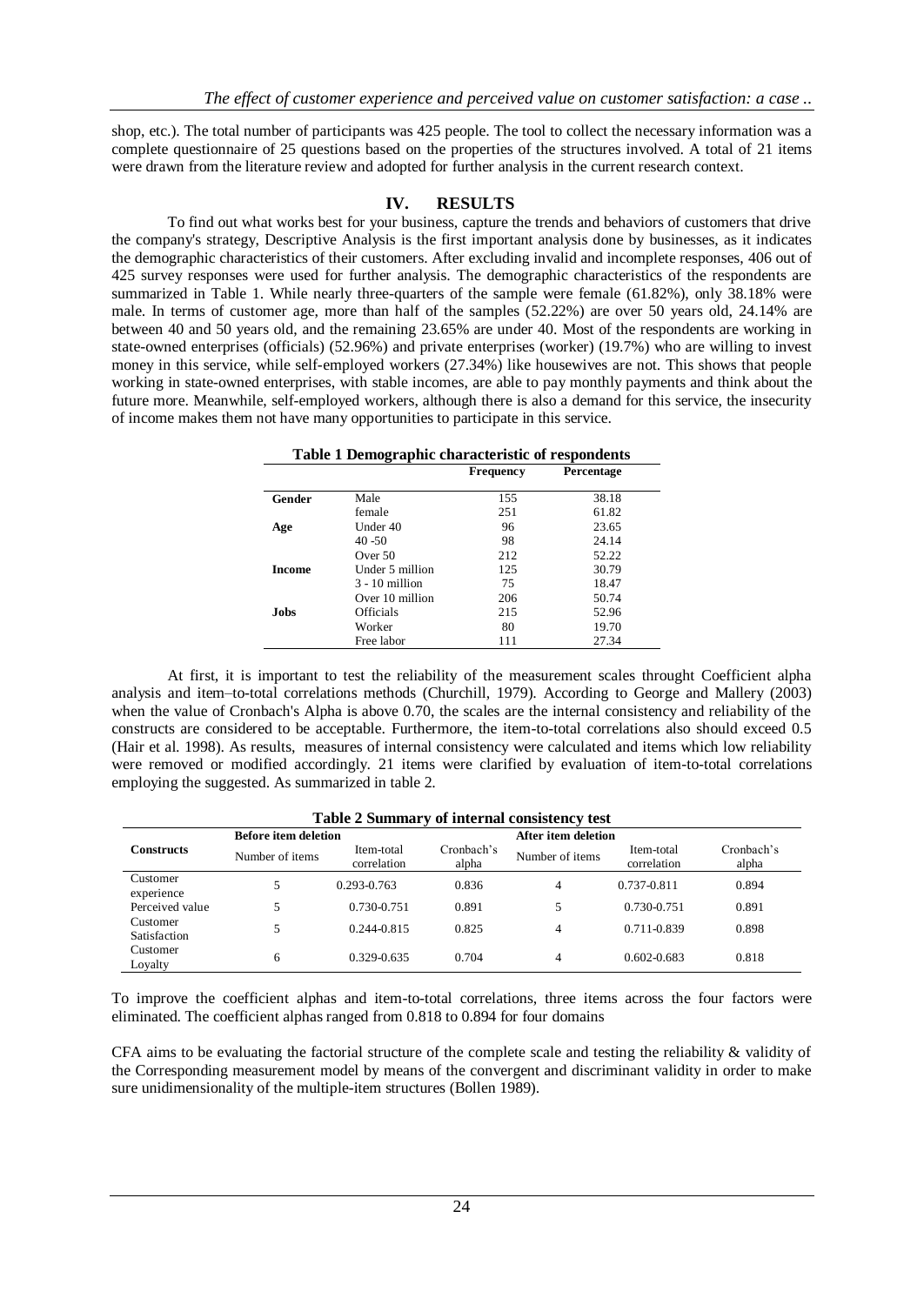| Table 5: CPA results of the measurement model |       |            |                    |               |  |  |  |
|-----------------------------------------------|-------|------------|--------------------|---------------|--|--|--|
| <b>Constructs</b>                             | CR.   | <b>AVE</b> | Parameter estimate | t-value       |  |  |  |
| Customer experience                           | 0.895 | 0.681      | 0.790-0.873        | 19.153-20.673 |  |  |  |
| Perceived value                               | 0.891 | 0.622      | 0.771-0.806        | 16.392-17.289 |  |  |  |
| <b>Customer Satisfaction</b>                  | 0.900 | 0.693      | 0.751-0.912        | 18.815-22.684 |  |  |  |
| Customer Loyalty                              | 0.821 | 0.535      | 0.653-0.781        | 12.424-14.617 |  |  |  |

|  |  |  | Table 3: CFA results of the measurement model |  |
|--|--|--|-----------------------------------------------|--|
|--|--|--|-----------------------------------------------|--|

*χ2/df=2.427, GFI=0.924, TLI=0.952, CFI=0.960, IFI=0.961, RMSEA=0.059*

As shown in Table 3, the results display that each concept is a reliable measurement tool. This was displayed when items of each construct are loaded with a high loading value (0.50 or more). In addition, each constitutional concept showed a satisfactory level of AVE exceeding the general level of 0.50.

Besides, results of Table 3 also indicates the fit index of the measurement model when  $\chi$ 2/df=2.427, GFI=0.924, TLI=0.952, CFI=0.960, IFI=0.961, RMSEA=0.059, respectively. Results of the current research have proven the validity of each constitutional concept, the constituent factors have a unique difference with each other, and also how the concepts have a correlation with external variables.

Anderson & Gerbing, (1988) and Jőreskog (1971) suggested that it is necessary to measure discriminant validity, if the confidence interval encompasses 1.0, the two concepts do not show significant differences. Table 4 shows that the correlation between each concept, standard error and confidence interval are not more than 1.0, and the AVE of each variable is larger than the squared correlation between the variables.

| Construct | Mean  | St. Deviation | CE                         | PV                         | <b>CS</b>                   | CL    |
|-----------|-------|---------------|----------------------------|----------------------------|-----------------------------|-------|
| CE        | 5.302 | 0.965         | 0.681                      |                            |                             |       |
| PV        | 5.152 | 0.973         | .523(.083)<br>[.357; .689] | 0.622                      |                             |       |
| CS        | 5.087 | 0.932         | .498(.092)<br>[.314; .682] | .549(.083)<br>[.383; .715] | 0.693                       |       |
| CL        | 5.068 | 0.919         | .467(.093)<br>[.281; 653]  | .463(.081)<br>[.301; .625] | .478 (.093)<br>[.292; .664] | 0.535 |

**Table 4: Correlation (standard error) between latent variables Analysis and confidence interval results**

Structural Equation Modeling (SEM) was employed testing in the proposed hypotheses. The results indicated that the TLI, CFI, IFI scores (0.944, 0.952 and 0.953, respectively) reached the requirement, proposing a good fit between the structural and the data. The values of the RMSEA, GFI were 0.064 and 0.917, respectively, indicating close to a good fit. The relative Chi-square/df (2.684) was within the tendered range. These fit indices were adequate and maintaining that the structural model discloses an pertinent data after considering sample size and could possibly be applied to interpret the hypotheses in the existing research, which means that all fit indices were set in between the corresponding recommended assessment and the research model offers a good model fit.

A structural equation model analysis was also conducted to test this research's hypotheses. The results are presented in Table 5.

| <b>Table 5 Path Analysis Results</b> |                     |                 |       |     |               |  |
|--------------------------------------|---------------------|-----------------|-------|-----|---------------|--|
| <b>Hypothesis</b>                    | Path                | <b>Estimate</b> | C.R.  |     | <b>Result</b> |  |
| $H_1$                                | $CE \rightarrow CS$ | 0.298           | 5.321 | *** | Supported     |  |
| H <sub>2</sub>                       | $PV \rightarrow CS$ | 0.405           | 6.975 | *** | Supported     |  |
| $H_3$                                | $CS \rightarrow CL$ | 0.499           | 8.853 | *** | Supported     |  |

Finally, the measurement model is analyzed. As indicated in table 4, all the proposed hypotheses, as expected, are accepted. The confidence coefficient with 99% has been accepted. The results illustrate that all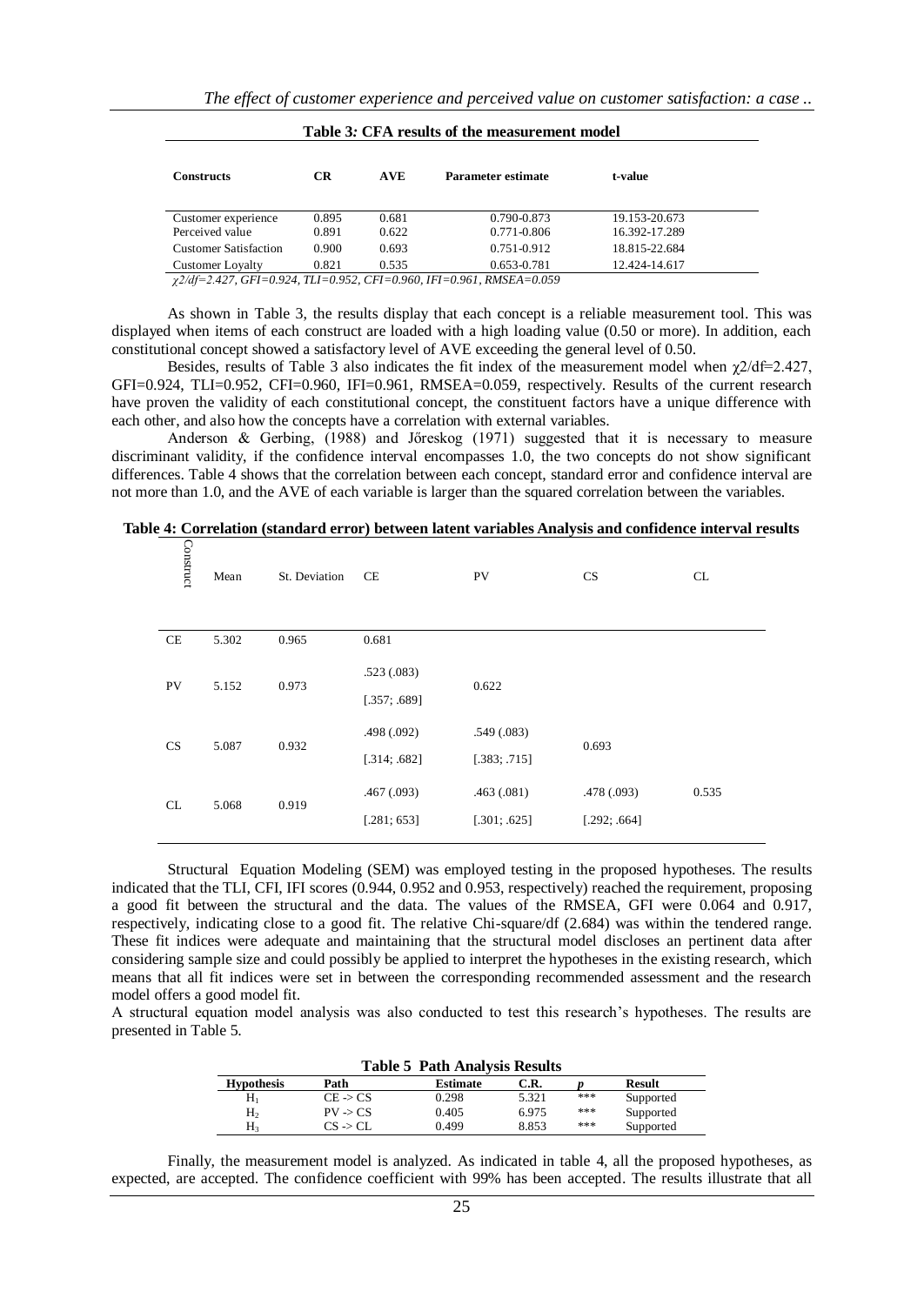hypothetical imperative except the pairs from customer experience, perceived value to customer satisfaction were positively significant. In particular, The finding indicated a strong relationship between customer exprience and satisfaction ( $\beta$  = 0.298; p < 0.01; **H1**) and perceived value and customer satisfaction ( $\beta$  = 0.405; p < 0.01; **H2**). The hypothesis regarding the influence of customer satisfaction on customer loyalty was also accepted (β = 0.499; p < 0.01; **H3**). The findings also reveal that there are strong direct influences from customer experience and perceived value on customer satisfaction which leads to customer loyalty.

## **V. CONCLUSION**

The proposed customer-company sustainable relationship model assessed the fundamental relationship between customers' differentiated experience and their satisfaction when they were going through this difficult economic period. And the research results have proven that this is a basic model but highly convincing one that businesses can rely on to predict customer satisfaction in the insurance sector. These results are based on the values company provides customers and the experience that customers can feel from the service provided by the business.

The results of hypotheses testing show that perceived value and customer experience have an influence on customer satisfaction, which in turn also affects customer loyalty. Specularly, the direct influences of customer experience and perceived value on customer satisfaction were comparable. The findings revealed that the impact of perceived value on customer satisfaction was higher, and in turn, it influences customer loyalty. These are consistence with previous studies (e.g. Milfelner et al., 2011; Demirgüneş, 2015; Ngo et al. (2021). This may be attributed to the fact that is, in the insurance service context, safety-conscious and an intuitive perception for perceived values strongly promote customer satisfaction.

Understanding the relationship between satisfaction, perceived value, and customer experience that creates customer loyalty will assist a company in driving customer interactions with a specific brand or company. These findings help business managers better segment and assess customer interactions, thereby forming business growth management strategies (Ali et al., 2018; Lin & Lekhawipat, 2014).

Inaddition, In addition, perceived value has been proving its drastic impact on customer intentions. It is also a complex construct and has been shown to vary between customers (Parasuraman, 1997), between cultures (Assael, 1995), and at different times (Ravald & Gronroos, 1996). That is, although many products and services provide similar benefits, each customer's perceived value is different, which is thought to be because customers base their own emotional appeal on the product or service and their assessment of the benefits believed they will receive. In other words, perceived value refers to the customer's perceived value of the benefits of a product or service received relative to the price paid by the customer. Therefore, they often place value on the ability to analyze products to meet their needs and bring satisfaction. If the high perceived value translates into increased demand and higher prices, that is, customers perceive the value they receive to meet their needs and wants, in line with their costs, then they have a high probability of continuing to use the service of the enterprise and stick with the enterprise for a long time. On the corporate side, achieving high customer perceived value is an essential strategy for companies in order to enhance their competitive advantage (Bhattacharya & Singh, 2008). Furthermore, companies succeed when they provide customers with superior value since customers will naturally choose a product or service which will provide higher value than the possible alternatives (Gale & Wood, 1994). This leads managers to shape and increase the perceived value of consumers through the way that consumers translate perceived value into the price they are willing to pay for a product or service.

Insurance services provide products that satisfy mainly the spirit, products of experience. Therefore, businesses need to be aware that the risk of this type of service will motivate both businesses and customers to choose a face-to-face transaction form to ensure the safety and sufficiency of customer information (Minsait, 2019). In this vein, Liferay Inc (2019) stated that "customers don't just buy products or services; they also buy experiences and relationships". However, the explosion of information technology and the dangers of the COVID-19 pandemic. These service providers need to improve service quality by providing digital services to customers, which can stimulate young people's participation while also making a difference in the experience for customers. Therefore, future studies can extend this research by assessing customer experience in the context of insurance services in the digital environment.

In addition, the current model can serve as a theoretically basic designed measure for managers (Asubonteng et al., 1996). This is due to there is no consistency among authors in exploring the influence of these constructs on customer loyalty, in particular, no study has suggested an overarching model explore the interaction between perceived value, customer experience, and customer loyalty in the context of insurance services in Da Nang city and this study addresses a gap in the customer engagement literature. However, this study has not evaluated the influence of gender, income, and occupation differences on the relationship between these structures. Cultural difference is also one of the factors affecting the quality of the relationship between the structures and behavioral intentions of customers (Van et al., 2020; Nguyen et al.2021). Therefore, this is also an opportunity for future studies that can improve and extend this model.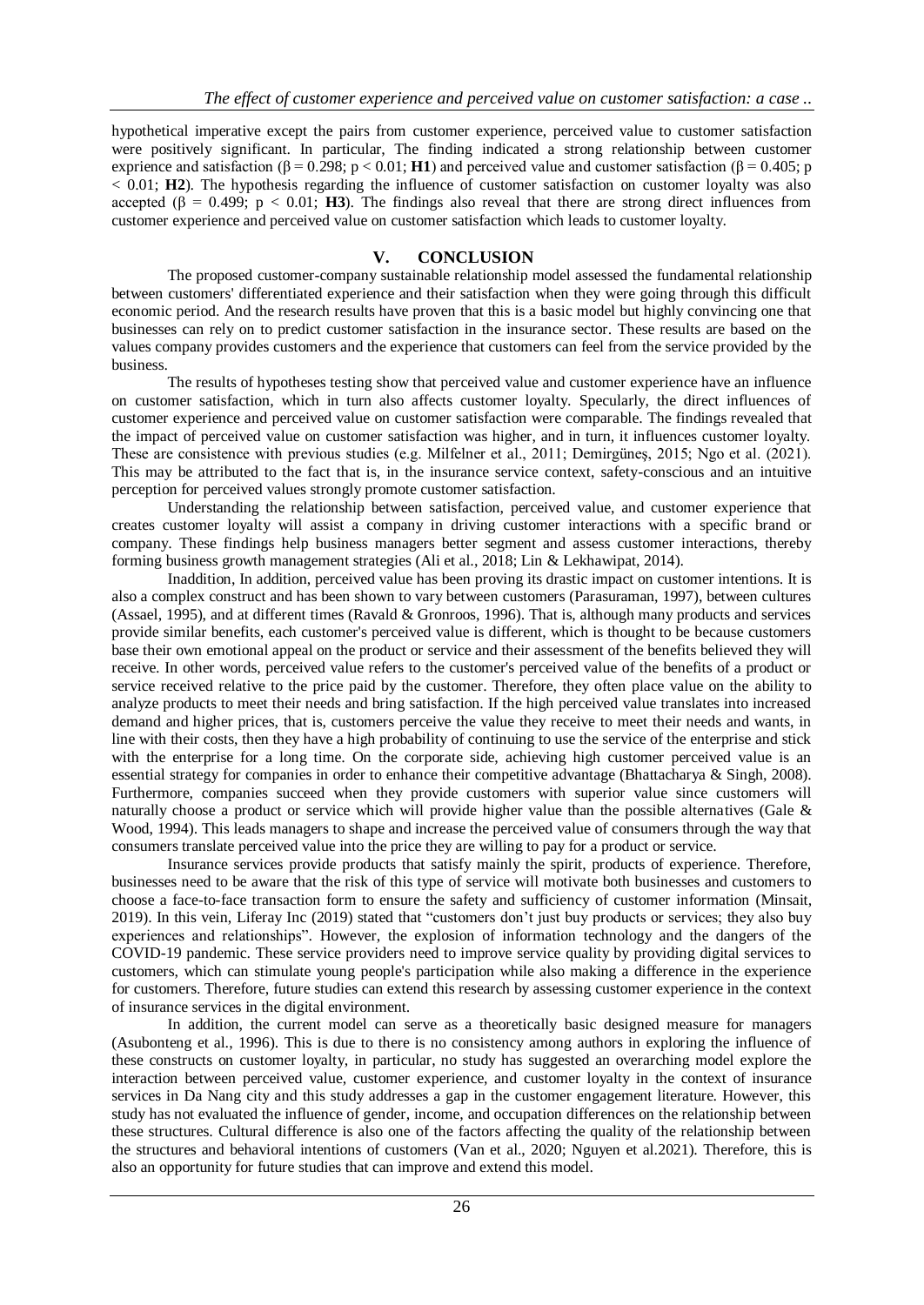#### **Conflict of interest**

There is no conflict to disclose.

#### **REFERENCES**

- [1]. Ali, A., Ali, A., Xiaoling, G., Sherwani, M., & Hussain, S. (2018). Expanding the theory of planned behaviour to predict Chinese Muslims halal meat purchase intention. British Food Journal.
- [2]. Anderson, J. C., & Gerbing, D. W. (1988). Structural equation modeling in practice: A review and recommended two-step approach. Psychological bulletin, 103(3), 411.
- [3]. Assael H (1995). Consumer behavior and marketing action (5th ed.) South Western College Publishing, Cincinnati O
- [4]. Asubonteng, P., McCleary, K. J., & Swan, J. E. (1996). SERVQUAL revisited: a critical review of service quality. Journal of Services marketing.
- [5]. Baker, D. A., & Crompton, J. L. (2000). Quality, satisfaction and behavioral intentions. Annals of tourism research, 27(3), 785-804.
- [6]. Banyte, J., & Dovaliene, A. (2014). Relations between customer engagement into value creation and customer loyalty. Procedia-Social and Behavioral Sciences, 156, 484-489
- [7]. Barshan, G., Elahi, A., & Aghaei, N. (2017). Impact of service quality on satisfaction, loyalty and intention to revisit of sport customers: The case study of swimming pools in Alborz Province. International Review of Management and Marketing, 7(2), 334- 339.
- [8]. Baumann, J., & Le Meunier-FitzHugh, K. (2014). Trust as a facilitator of co-creation in customer-salesperson interaction–an imperative for the realization of episodic and relational value?. AMS review, 4(1-2), 5-20.
- [9]. Bhattacharya, S., & Singh, D. (2008). The emergence of hierarchy in customer perceived value for services: A grounded analysis. *Journal of American Academy of Business*, *13*(1), 65-73.
- [10]. Bijmolt, T. H., Leeflang, P. S., Block, F., Eisenbeiss, M., Hardie, B. G., Lemmens, A., & Saffert, P. (2010). Analytics for customer engagement. *Journal of Service Research*, *13*(3), 341-356
- [11]. Bloemer, J. M. M., & Odekerken-Schröder, G. J. (2002). Store satisfaction and store loyalty explained by customer-and store related factors
- [12]. Bollen, K. A. (1989). *Structural equations with latent variables* (Vol. 210). John Wiley & Sons.
- [13]. Brakus, J. J., Schmitt, B. H., & Zarantonello, L. (2009). Brand experience: what is it? How is it measured? Does it affect loyalty?. *Journal of marketing*, *73*(3), 52-68.
- [14]. Brodie, R. J., Hollebeek, L. D., Jurić, B., & Ilić, A. (2011). Customer engagement: Conceptual domain, fundamental propositions, and implications for research. *Journal of service research*, *14*(3), 252-271.
- [15]. Brodie, R. J., Whittome, J. R., & Brush, G. J. (2009). Investigating the service brand: A customer value perspective. *Journal of business research*, *62*(3), 345-355.
- [16]. Buchanan, R. W., & Gillies, C. S. (1990). Value managed relationships: the key to customer retention and profitability. *European Management Journal*, *8*(4), 523-526.
- [17]. Calder, B. J., Isaac, M. S., & Malthouse, E. C. (2013). Taking the customer's point-of-view: engagement or satisfaction?. *Marketing Science Institute Working Paper Series*, 13-102.
- [18]. Chen, L. D. (2008). A model of consumer acceptance of mobile payment. *International Journal of Mobile Communications*, *6*(1), 32-52.
- [19]. Chiguvi, D., & Guruwo, P. T. (2017). Impact of customer satisfaction on customer loyalty in the banking sector. *International Journal of Scientific Engineering and Research*, *5*(2), 55-63.
- [20]. Chiguvi, D., & Guruwo, P. T. (2017). Impact of customer satisfaction on customer loyalty in the banking sector. *International Journal of Scientific Engineering and Research*, *5*(2), 55-63.
- [21]. Chitty, B., Ward, S., & Chua, C. (2007). An application of the ECSI model as a predictor of satisfaction and loyalty for backpacker hostels. *Marketing Intelligence & Planning*.
- [22]. Churchill Jr, G. A. (1979). A paradigm for developing better measures of marketing constructs. *Journal of marketing research*, *16*(1), 64-73.
- [23]. Clemes, M. D., Wu, J. H., Hu, B. D., & Gan, C. (2009). An empirical study of behavioral intentions in the Taiwan hotel industry. Innovative Marketing, 5(3), 30-50.
- [24]. Crosby, L. A., Evans, K. R., & Cowles, D. (1990). Relationship quality in services selling: an interpersonal influence perspective. *The journal of marketing*, 68-81.
- [25]. Dabholkar, P. A., & Abston, K. A. (2008). The role of customer contact employees as external customers: A conceptual framework for marketing strategy and future research. *Journal of Business Research*, *61*(9), 959-967.
- [26]. Demirgüneş, S. (2015). Acquisition order of coherence relations in Turkish. *Education*, *135*(4), 405-418.
- [27]. Dennis, C.; Newman, A.; Michon, R.; Brakus, J.; Wright, L. The mediating effects of perception and emotion: Digital signage in mall atmospherics. J. Retail. Consum. Serv. **2010**, 17, 205–215.
- [28]. Dodds, W. B. (1991). In search of value: how price and store name information influence buyers′ product perceptions. *Journal of Consumer Marketing*, *8*(2), 15-24.
- [29]. Evwiekpaefe & Chiemeke Factors Influencing Online Shopping Acceptance in a Developing Economy: An Expanse Review, Taxonomy and Framework, World Applied Sciences Journal 2017, 35 (7): 1162-1166
- [30]. Fachmi, M., Modding, B., Kamase, J., & Damis, H. (2020). The Mediating Role of Satisfaction: Life Insurance Customers' Perspective (Service Quality, Trust and Image Toward Loyalty). *International Journal of Multicultural and Multireligious Understanding*, *7*(6), 156-170.
- [31]. Gale, B., Gale, B. T., & Wood, R. C. (1994). *Managing customer value: Creating quality and service that customers can see*. Simon and Schuster.
- [32]. Gentile, C., Spiller, N., & Noci, G. (2007). How to sustain the customer experience:: An overview of experience components that co-create value with the customer. *European management journal*, *25*(5), 395-410.
- [33]. George, D., &Mallery, P. (2003).SPSS for Windows step by step: A simple guide and reference. 11.0 update (4th ed.). Boston: Allyn& Bacon.
- [34]. Gounaris, S., & Stathakopoulos, V. (2004). Antecedents and consequences of brand loyalty: An empirical study. *Journal of brand Management*, *11*(4), 283-306.
- [35]. Gustafsson, A., Johnson, M. D., & Roos, I. (2005). The effects of customer satisfaction, relationship commitment dimensions, and triggers on customer retention. *Journal of marketing*, *69*(4), 210-218.
- [36]. Hair, J. F., Black, W. C., Babin, B. J., Anderson, R. E., & Tatham, R. (2006). Multivariate data analysis . Uppersaddle River.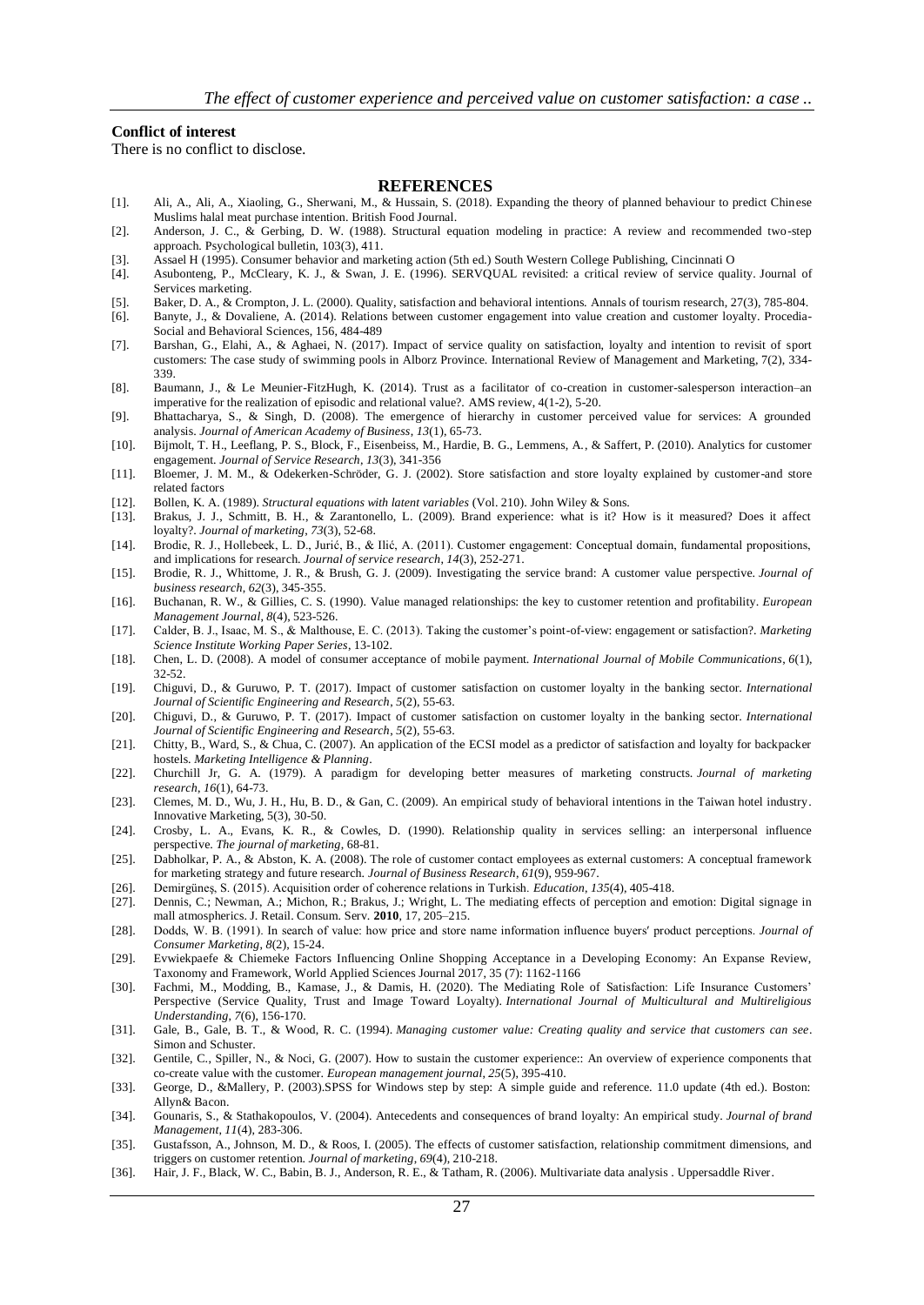- [37]. Han, H., & Jeong, C. (2013). Multi-dimensions of patrons' emotional experiences in upscale restaurants and their role in loyalty formation: Emotion scale improvement. *International Journal of Hospitality Management*, *32*, 59-70.
- [38]. Hellier, P. K., Geursen, G. M., Carr, R. A., & Rickard, J. A. (2003). Customer repurchase intention: A general structural equation model. *European journal of marketing*.
- [39]. Hennig-Thurau, T., Gwinner, K. P., & Gremler, D. D. (2002). Understanding relationship marketing outcomes: An integration of relational benefits and relationship quality. *Journal of service research*, *4*(3), 230-247.
- [40]. Hollebeek, L. D. (2011). Demystifying customer brand engagement: Exploring the loyalty nexus. *Journal of marketing management*, *27*(7-8), 785-807.
- [41]. Hosany, S., Prayag, G., Deesilatham, S., Cauševic, S., & Odeh, K. (2015). Measuring tourists' emotional experiences: Further validation of the destination emotion scale. *Journal of Travel Research*, *54*(4), 482-495.
- [42]. Iglesias, O., Singh, J. J., & Batista-Foguet, J. M. (2011). The role of brand experience and affective commitment in determining brand loyalty. *Journal of brand Management*, *18*(8), 570-582.
- [43]. Jöreskog, K. G. (1971). Simultaneous factor analysis in several populations. *Psychometrika*, *36*(4), 409-426.
- [44]. Kabiraj, S., & Shanmugan, J. (2011). Development of a conceptual framework for brand loyalty: A Euro-Mediterranean perspective. *Journal of Brand Management*, *18*(4), 285-299.
- [45]. Klaus, P. P., & Maklan, S. (2013). Towards a better measure of customer experience. *International Journal of Market Research*, *55*(2), 227-246.
- [46]. Kumar, V., Aksoy, L., Donkers, B., Venkatesan, R., Wiesel, T., & Tillmanns, S. (2010). Undervalued or overvalued customers: capturing total customer engagement value. *Journal of service research*, *13*(3), 297-310.
- [47]. Lai, W. T., & Chen, C. F. (2011). Behavioral intentions of public transit passengers—The roles of service quality, perceived value, satisfaction and involvement. *Transport policy*, *18*(2), 318-325.
- [48]. Lee, C. Y. S. (2007). Marital Satisfaction and Father Involvement during the Transition to Parenthood. *Fathering: A Journal of Theory, Research & Practice about Men as Fathers*, *5*(2).
- [49]. Liferay Inc, (2019). 5 desafíos de digitalización para el sector asegurador. Available online at: https://revistabyte.es/actualidadit/digitalizacion/ (accessed on August 12, 2020).
- [50]. Lin, C. C. (2003). A critical appraisal of customer satisfaction and e‐commerce. *Managerial Auditing Journal*.
- [51]. Lin, C., & Lekhawipat, W. (2014). Factors affecting online repurchase intention. *Industrial Management & Data Systems*.
- [52]. Loureiro, S. M. C., & Kastenholz, E. (2011). Corporate reputation, satisfaction, delight, and loyalty towards rural lodging units in Portugal. *International Journal of Hospitality Management*, *30*(3), 575-583.
- [53]. Lovelock, K. (2000). Intercountry adoption as a migratory practice: A comparative analysis of intercountry adoption and immigration policy and practice in the United States, Canada and New Zealand in the post WW II period. *International Migration Review*, *34*(3), 907-949.
- [54]. Mano, H., & Oliver, R. L. (1997). Assessing the Dimensionality and Structure of the Consumption Experience: Evaluation, Feeling, and Satisfaction. Journal of Consumer Research, 20 (3), 451-466.
- [55]. McDougall, G. H., & Levesque, T. (2000). Customer satisfaction with services: putting perceived value into the equation. *Journal of services marketing*.
- [56]. Meyer, C., & Schwager, A. (2007). Understanding customer experience. *Harvard business review*, *85*(2), 116.
- [57]. Milfelner, B., Snoj, B., & Korda, A. P. (2011). measurement of perceived quality, perceived value, image, and satisfaction interrelations of hotel services: comparison of tourists from slovenia and italy. *drustvena istrazivanja*, (113).
- [58]. Minsait, Asociación para el Desarrollo de la experiencia de clientes-DEC, (2019). Informe Minsait-DEC. Digitalización y Experiencia de Cliente. Available online at: <https://asociaciondec.org/informes-dec/informe-digitalizacion-yexperiencia-> decliente/38552/ (accessed 3Jully 3, 2019)
- [59]. Morgan-Thomas, A., & Veloutsou, C. (2013). Beyond technology acceptance: Brand relationships and online brand experience. *Journal of Business Research*, *66*(1), 21-27.
- [60]. Ngo, H.Q. (2019). The Moderating Influence of Brand Image on the Relationship Between Customer Engagement and Customer Loyalty. *Indian Journal of Marketing*, *49*(9), 42-56
- [61]. Ngo, H.Q., Nguyen,T.H, & Nguyen, V.L (2021). The role of emotional experience and destination image on ecotourism satisfaction. *Spanish Journal of Marketing-ESIC*, 25(2), 312-332.
- [62]. Ngo, H.Q., Nguyen,T.H, Kang, G.D. (2020a). The role of customer engagement in the interrelationship process: moderating effect of customer experience. *[International Journal of Business Innovation and Research,](https://www.researchgate.net/journal/1751-0252_International_Journal_of_Business_Innovation_and_Research) 23(1), 64-86*
- [63]. Nguyen, T. K. T., Vu, T. Q. A., & Van, H. T. (2021, January). Model of Factors Influencing the EWOM Writing Intention of Ecommerce Customers in Vietnam. In *International Conference on Software Engineering, Artificial Intelligence, Networking and Parallel/Distributed Computing* (pp. 73-85). Springer, Cham
- [64]. Nysveen, H., & Pedersen, P. E. (2014). Influences of cocreation on brand experience. *International Journal of Market Research*, *56*(6), 807-832.
- [65]. Oliver, C. (1997). Sustainable competitive advantage: combining institutional and resource‐based views. *Strategic management journal*, *18*(9), 697-713.
- [66]. Oliver, R. L. (1980). A cognitive model of the antecedents and consequences of satisfaction decisions. *Journal of marketing research*, 460-469.
- [67]. Oliver, R. L. (1981). Measurement and evaluation of satisfaction processes in retail settings. *Journal of retailing.*
- [68]. Omar, N. A., Musa, R., & Nazri, M. A. (2007). Program perceived value and program satisfaction influences on store loyalty: insights from retail loyalty progam. *Gadjah Mada International Journal of Business*, *9*(3), 355-378.
- [69]. Parasuraman, A. (1997). Reflections on gaining competitive advantage through customer value. *Journal of the Academy of marketing Science*, *25*(2), 154.
- [70]. Prahalad, C. K., & Ramaswamy, V. (2004). Co-creation experiences: The next practice in value creation. *Journal of interactive marketing*, *18*(3), 5-14.
- [71]. Ravald, A., & Grönroos, C. (1996). The value concept and relationship marketing. *European journal of marketing*.
- [72]. Ravald, A., & Grönroos, C. (1996). The value concept and relationship marketing. *European journal of marketing*.
- [73]. Reicheld, F. F. (2005). The loyalty Effect: the driving force of economic growth, 207 profit and enduring values: Per. from English./Reicheld FF, And T. *Teal. M.: Publishing house" Williams*.
- [74]. Ruefenacht, M. (2018). The role of satisfaction and loyalty for insurers. *International Journal of Bank Marketing*.
- [75]. Rust, R. T., & Oliver, R. W. (1994). The death of advertising. *Journal of Advertising*, *23*(4), 71-77.
- [76]. Sashi, C. M. (2012). Customer engagement, buyer-seller relationships, and social media. *Management decision*, *50*(2), 253-272.
- [77]. Schmitt, B. H., Brakus, J., & Zarantonello, L. (2014). The current state and future of brand experience. *Journal of Brand Management*, *21*(9), 727-733.